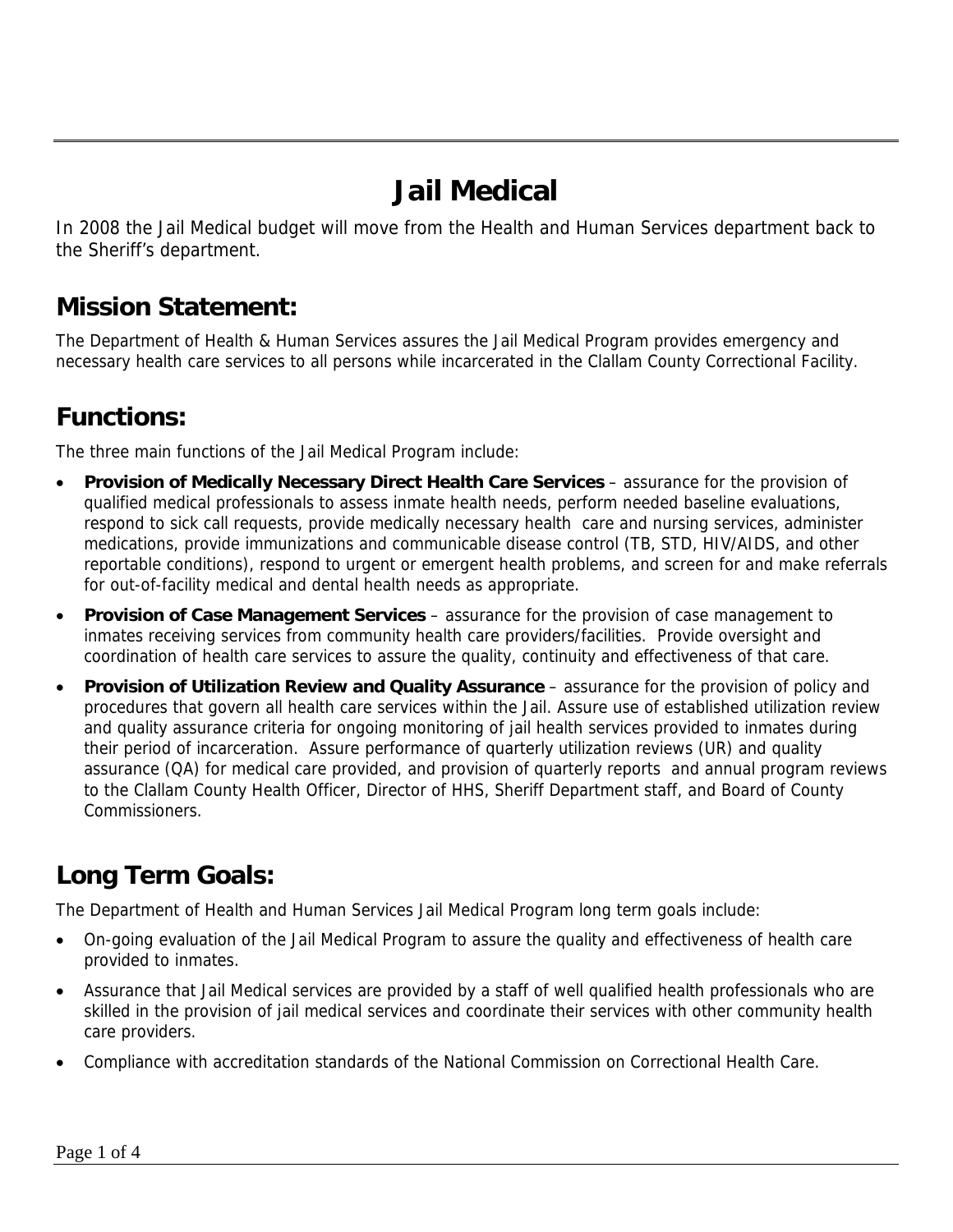## **Short Term Objectives:**

- Transfer the jail medical program (budget, staff, and billing) to the Sheriff's Department with oversight functions of utilization review and quality assurance remaining under purview of Health and Human Services.
- Continue development of case management procedures.
- Participate in bi-monthly joint jail medical program meetings to include Clallam County HHS Director, Health Officer, Jail Medical Physician, Sheriff Department staff, and staff from Olympic Medical Center Home Health (provider of jail medical nursing services).
- Evaluate alternatives for the filling of short term emergency prescriptions.
- Negotiate contract with Olympic Medical Center Home Health for the provision of jail medical nursing and physician services, after-hours coverage, utilization review, quality assurance review.

## **Accomplishments in 2007**

- Continued a multi-year contract with Olympic Medical Center to provide nursing, after-hours coverage, utilization review, and quality assurance. The contract provides for ongoing evaluation of utilization review and quality assurance criteria for monitoring of all medical services provided to inmates during their periods of incarceration. Performed utilization reviews (UR) and quality assurance (QA) for medical care provided, and provided bi-monthly reports to the Clallam County Health Officer, Director of HHS, and Sheriff Department staff.
- Conducted bimonthly interdisciplinary meetings with OMC Home Health staff, Jail health care providers, HHS representatives and Sheriff's Department staff to review progress towards achieving goals, developing and revising policies, and improving coordination of services.
- Provided an annual report to the Clallam County Board of Commissioners summarizing utilization of services, inmate demographics, program costs, and QA activities.
- Revised and updated comprehensive policies and procedures.
- Continued utilization of a contract with Diamond Pharmacy Services to provide cost effective pharmaceuticals for the jail medical program and receive timely data reports on medication costs and utilization.
- Finalized policies and procedures in accordance with the standards of the National Commission on Correctional Health Care and the American Corrections Association.
- Reviewed protocols specific to antibiotic resistant infections, including isolation procedures and prevalence of methicillin resistant S. aureus (MRSA) infections, and made changes as necessary to respond to changes in community acquired soft tissue infections.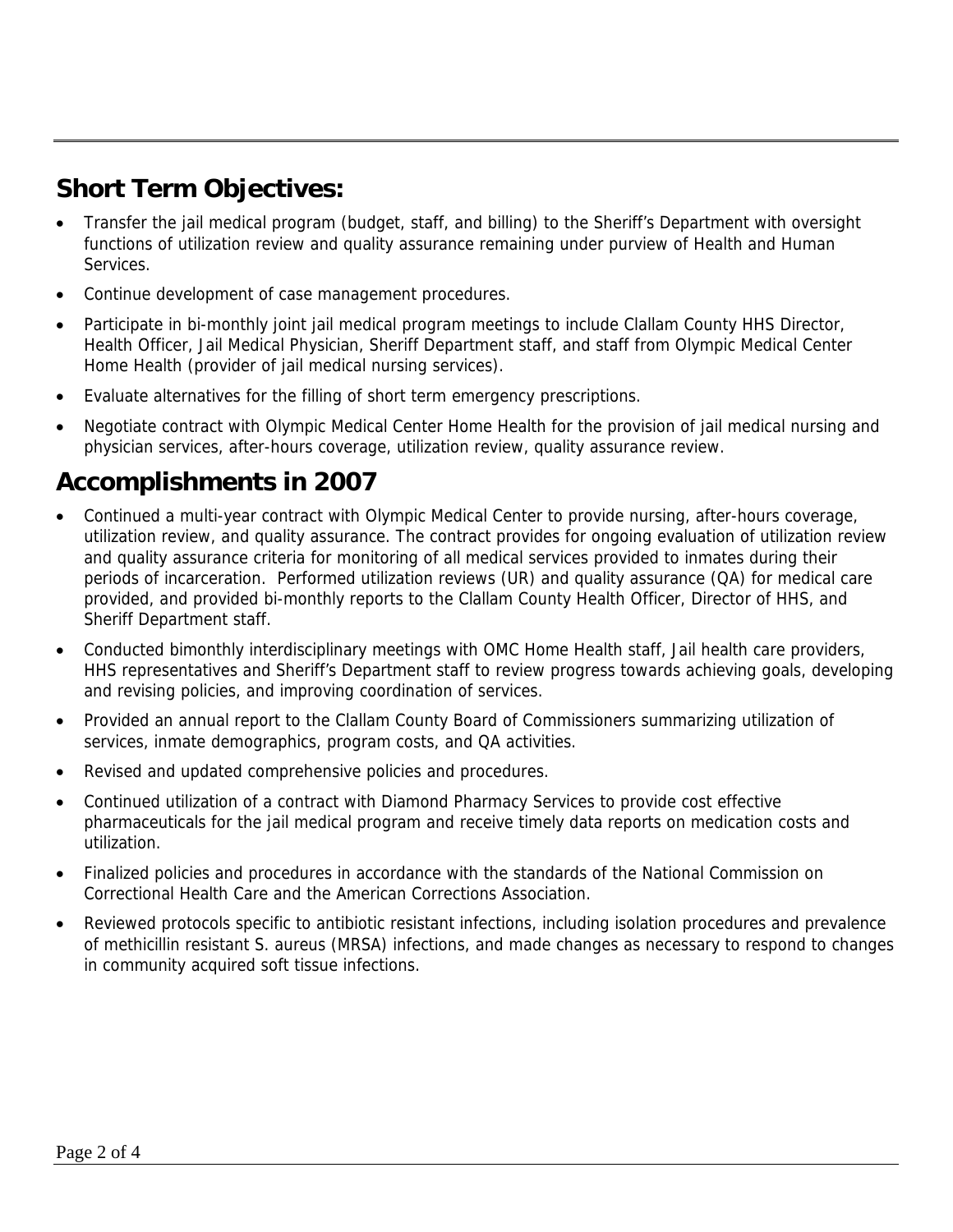# **Workload Indicators:**

|                                  | 2005 Actual | 2006 Actual | 6/3/07 Actual | 2008             |
|----------------------------------|-------------|-------------|---------------|------------------|
|                                  |             |             |               | Estimate         |
| Average daily population         | 115.25      | 121.36      | 116.47        | 115 <sup>1</sup> |
| Number of bookings               | 2446        | 2882        | 1431          | 2800             |
| Number of sick calls             | 203         | 360         | 423           | 800              |
| <b>Number Medical Transports</b> | 62          | 83          | 51            | 80               |

#### **Staffing Level:**

|                              | 2005 Actual | 2006 Actual | 6/3/07<br>Actual | 2008<br><b>Budget</b> |
|------------------------------|-------------|-------------|------------------|-----------------------|
| <b>Full Time Equivalents</b> | 1.65        | .65         | .65              | .65                   |

# **Operating Budget**

#### **Revenues:**

|                                       | 2005 Actual | 2006      | 6/3/07 Actual | 2008          |
|---------------------------------------|-------------|-----------|---------------|---------------|
|                                       |             | Actual    |               | <b>Budget</b> |
| Taxes                                 | 0           | 0         | 0             | 0             |
| Licenses                              | $\Omega$    | 0         | 0             | 0             |
| Intergovernmental Revenues            | 13,259      | 8,919     | 6,507         | 10,000        |
| <b>Charges for Goods and Services</b> | 12,792      | 18,379    | 8,315         | 14,500        |
| <b>Fines and Forfeits</b>             | $\Omega$    | $\Omega$  | 0             | 0             |
| <b>Miscellaneous Revenues</b>         | 549         | 6657      | 120           | 0             |
| <b>Other Financing Sources</b>        | 0           | 0         | 0             | 0             |
| <b>General Tax Support</b>            | 320,038     | 313,026   | 166,445       | 371,584       |
| <b>TOTAL</b>                          | \$346,638   | \$346,981 | \$181,387     | \$396,084     |